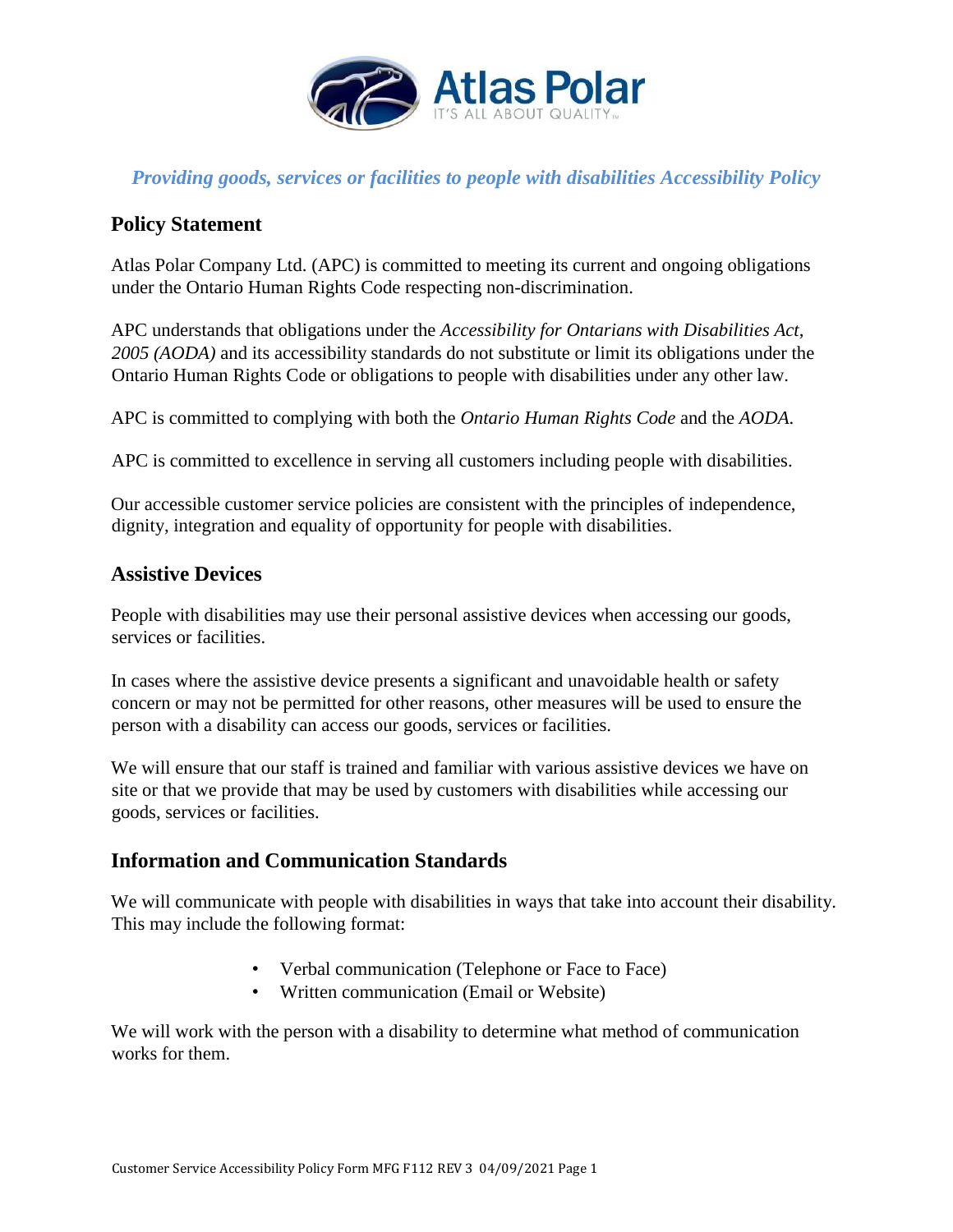

## **Employment Standards**

APC is committed to fair and accessible employment practices. We will take the following steps to notify the public and employees that, when requested: APC will accommodate people with disabilities during the recruitment and assessment processes and when people are hired.

## **Procurement**

APC is committed to accessible procurement process. We ask potential suppliers to tell us about the accessible options they offer and include accessibility consideration in our evaluation.

## **Service Animals**

We welcome people with disabilities and their service animals. Service animals are allowed on the parts of our premises that are open to the public.

When we cannot easily identify that an animal is a service animal, our staff may ask a person to provide documentation (template, letter or form) from a regulated health professional that confirms the person needs the service animal for reasons relating to their disability.

A service animal can be easily identified through visual indicators, such as when it wears a harness or a vest, or when it helps the person perform certain tasks.

A regulated health professional is defined as a member of one of the following colleges:

- College of Audiologists and Speech-Language Pathologists of Ontario
- College of Chiropractors of Ontario
- College of Nurses of Ontario
- College of Occupational Therapists of Ontario
- College of Optometrists of Ontario
- College of Physicians and Surgeons of Ontario
- College of Physiotherapists of Ontario
- College of Psychologists of Ontario
- College of Registered Psychotherapists and Registered Mental Health Therapists of Ontario

#### **Support Persons**

A person with a disability who is accompanied by a support person will be allowed to have that person accompany them on our premises.

In certain cases, APC might require a person with a disability to be accompanied by a support person for the health or safety reasons of: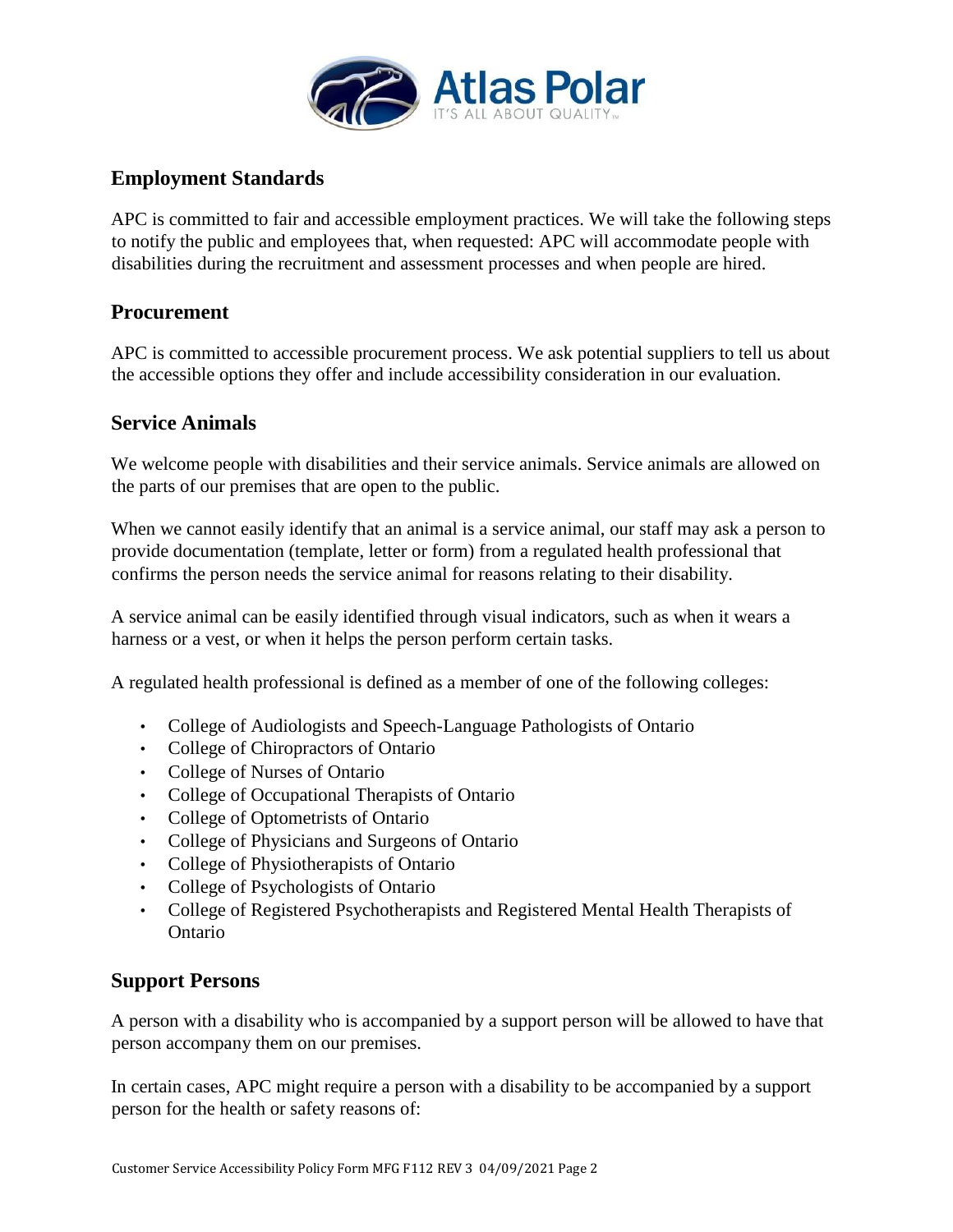

- the person with a disability
- others on the premises

Before making a decision, APC will:

- consult with the person with a disability to understand their needs
- consider health or safety reasons based on available evidence
- determine if there is no other reasonable way to protect the health or safety of the person or others on the premises

## **Notice of Temporary Disruption**

In the event of a planned or unexpected disruption to services or facilities for customers with disabilities APC will notify customers promptly. This clearly posted notice will include information about the reason for the disruption, its anticipated length of time, and a description of alternative facilities or services, if available.

Services/Facilities include:

• Washrooms

The notice will be made publicly available in the following ways:

- Notices will be provided at all customer sign-in entrances.
- Notices (signs) will be posted on washrooms that are disrupted.

## **Training**

APC will provide accessible customer service training to:

- all employees and volunteers
- anyone involved in developing our policies
- anyone who provides goods, services or facilities to customers on our behalf.

Staff will be trained on accessible customer service within 30 days after being hired.

Training will include:

- purpose of the Accessibility for Ontarians with Disabilities Act, 2005 and the requirements of the customer service standard
- APC's policies related to the customer service standard
- how to interact and communicate with people with various types of disabilities
- how to interact with people with disabilities who use an assistive device or require the assistance of a service animal or a support person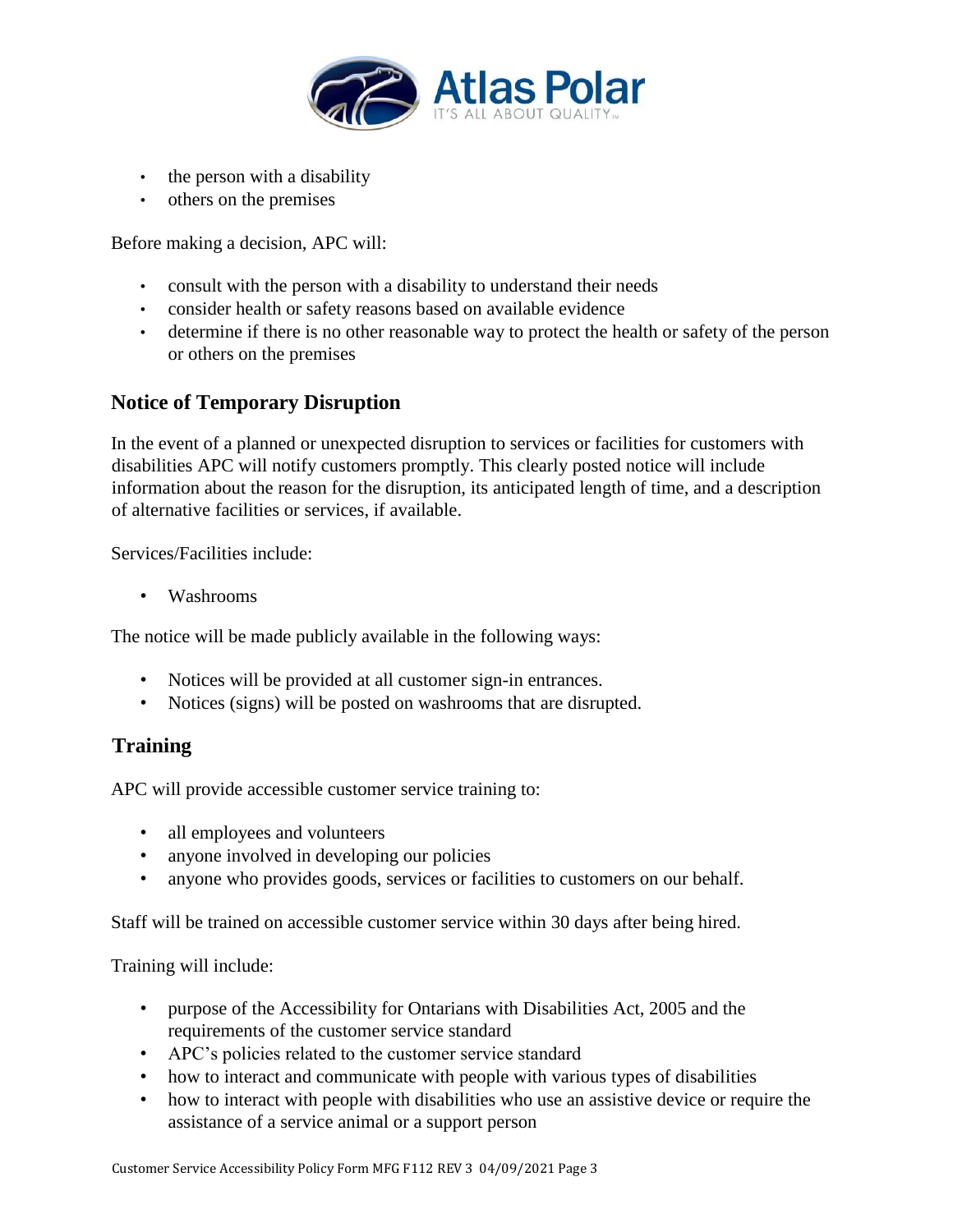

• what to do if a person with a disability is having difficulty in accessing APC's goods, services or facilities

Staff will also be trained when changes are made to our accessible customer service policies.

## **Accessible Website**

APC is committed to an accessible website and is \*WCAG 2.1 compliant. Upon request, material that is not in an accessible format will be converted.

#### **Feedback Process**

APC welcomes feedback on how we provide accessible customer service. Customer feedback will help us identify barriers and respond to concerns.

Customers will be notified of how to provide feedback in the following ways:

Communicate through email, verbally (telephone), or thorough APC website.

Customers who wish to provide feedback on the way APC provides goods, services or facilities to people with disabilities can provide feedback in the following way(s):

Contact Information:

Division Manager, Atlas Polar Company Ltd. C/o William Dimopoulos 60 Northline Road Toronto, ON M4B 3E5 Phone: (416) 751-7744 ext. 356 or 1-888-799-4422 ext. 356 To: billdimopoulos@atlaspolar.com

All feedback, including complaints, will be handled in the following manner: by email, verbally (telephone) with William Dimopoulos, Division Manager

Customers can expect to hear back in 10 business days.

APC will make sure our feedback process is accessible to people with disabilities by providing or arranging for accessible formats and communication supports, on request.

\*WCAG – Web Content Accessibility Guideline